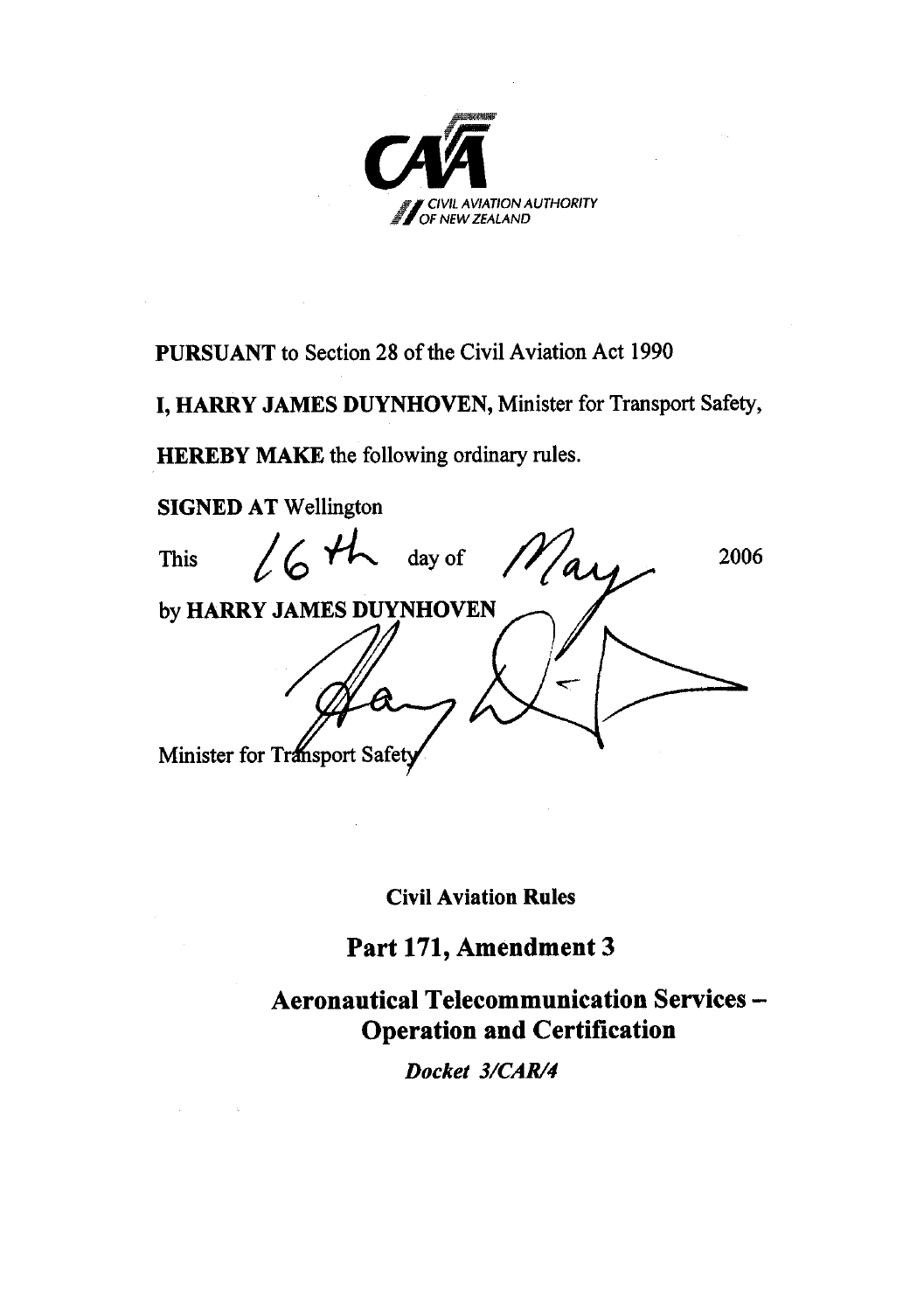# **Content**

| Part 171 Aeronautical Telecommunication Services - Operation |    |
|--------------------------------------------------------------|----|
| and Certification                                            | 5  |
| Subpart A - General                                          | -5 |
|                                                              |    |
| <b>Subpart B - Certification Requirements</b>                | 5  |
|                                                              |    |
| <b>Subpart C - Operating Requirements</b>                    | 6  |
|                                                              |    |
| <b>Consultation Details</b>                                  | 7  |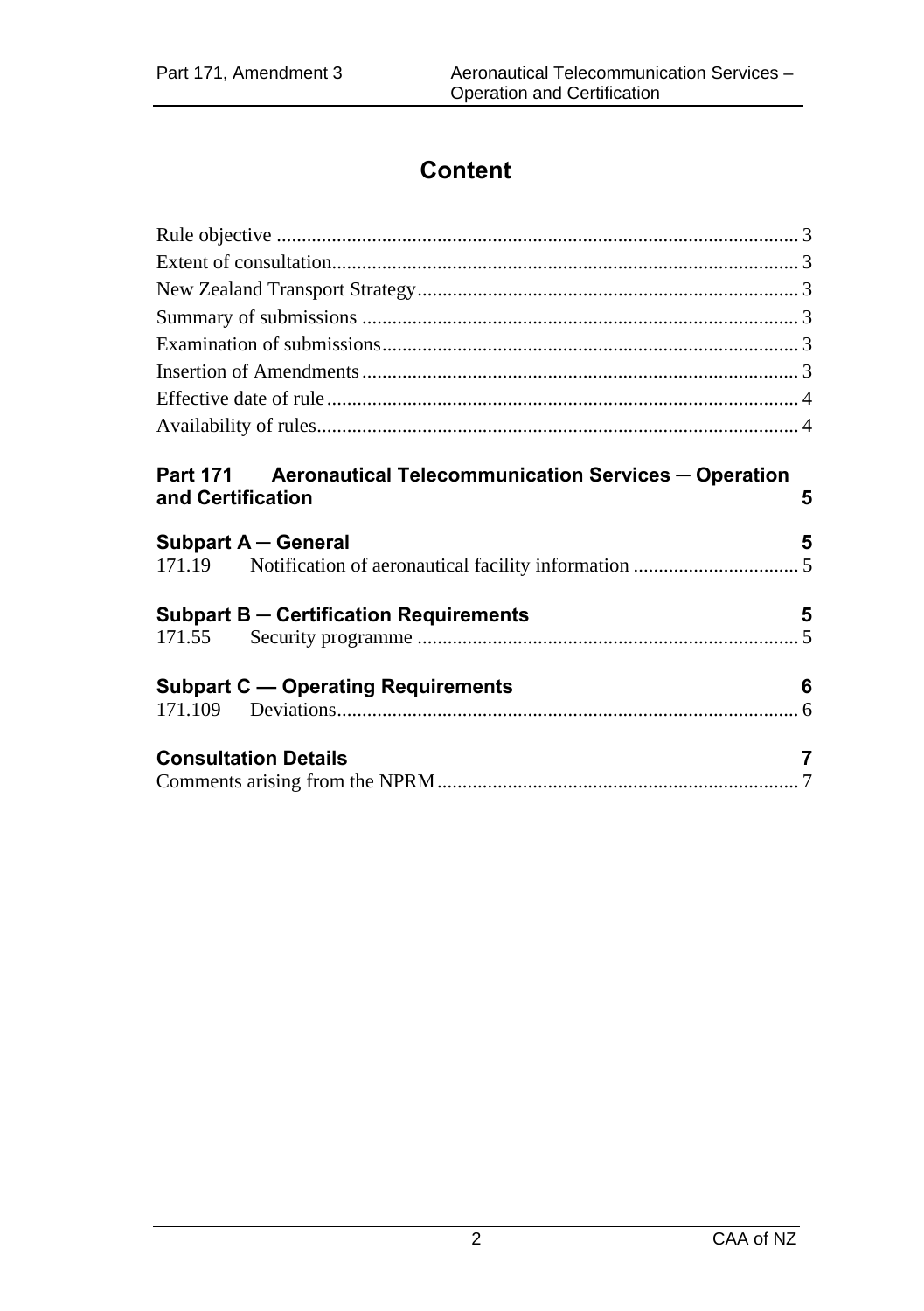# **Rule objective**

The objective of Amendment 3 to Part 171 is to make editorial and minor technical changes as part of a general rule fix up project.

### **Extent of consultation**

A Notice of Proposed Rulemaking, NPRM 05-07, containing the proposed changes to Part 171 was issued for public consultation under Docket  $3/CAR/4$  on 23 June 2005.

The publication of this NPRM was notified in the *Gazette* on 23 June 2005 and advertised in the daily newspapers in the five main provincial centres on 25 June 2005. The NPRM was published on the CAA web site and mailed to identified stakeholders including representative organisations who were considered likely to have an interest in the proposal.

A period of 37 days was allowed for comment on the proposed rule.

## **New Zealand Transport Strategy**

The development of the NPRM and the proposed rule changes takes into account the objectives of the New Zealand Transport Strategy (NZTS) and the provisions of the Civil Aviation Amendment Act (No 2) 2004.

### **Summary of submissions**

Nine written submissions were received on the NPRM. No submissions were received on the proposed amendments to Part 171.

The rule as proposed was then referred to Parliament's Regulations Review Committee before being signed by the Minister for Transport Safety.

## **Examination of submissions**

Submissions may be examined by application to the Docket Clerk at the Civil Aviation Authority between 8:30 am and 4:30 pm on weekdays, except statutory holidays.

### **Insertion of Amendments**

The amendments to the rules in this Part are reflected by the revocation of the existing rule and the substitution of the new rule.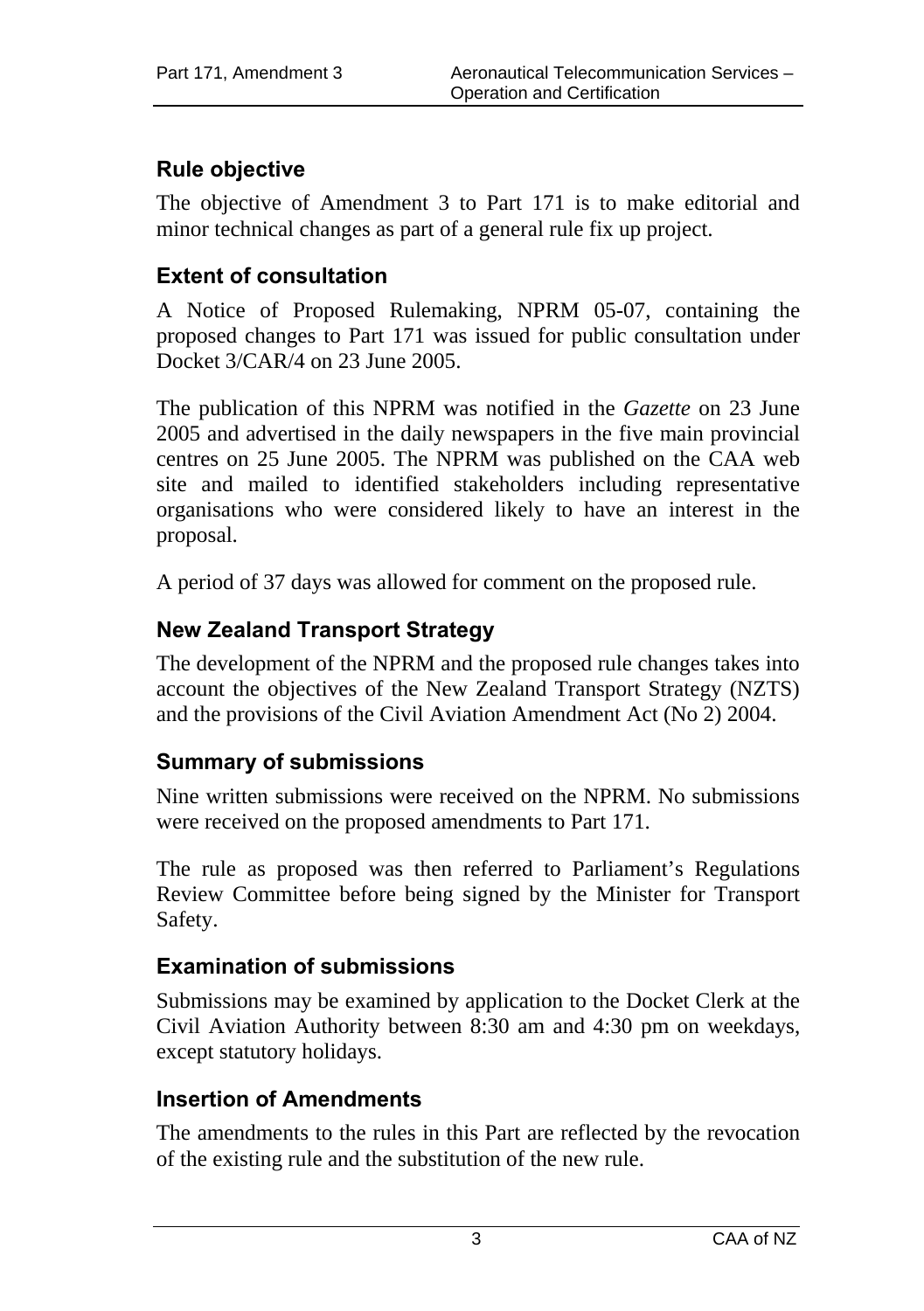## **Effective date of rule**

Amendment 3 to Part 171 comes into force on 22 June 2006.

### **Availability of rules**

Civil Aviation Rules are available from–

CAA web site: <http://www.caa.govt.nz/> Freephone: 0800 GET RULES (0800 438 785)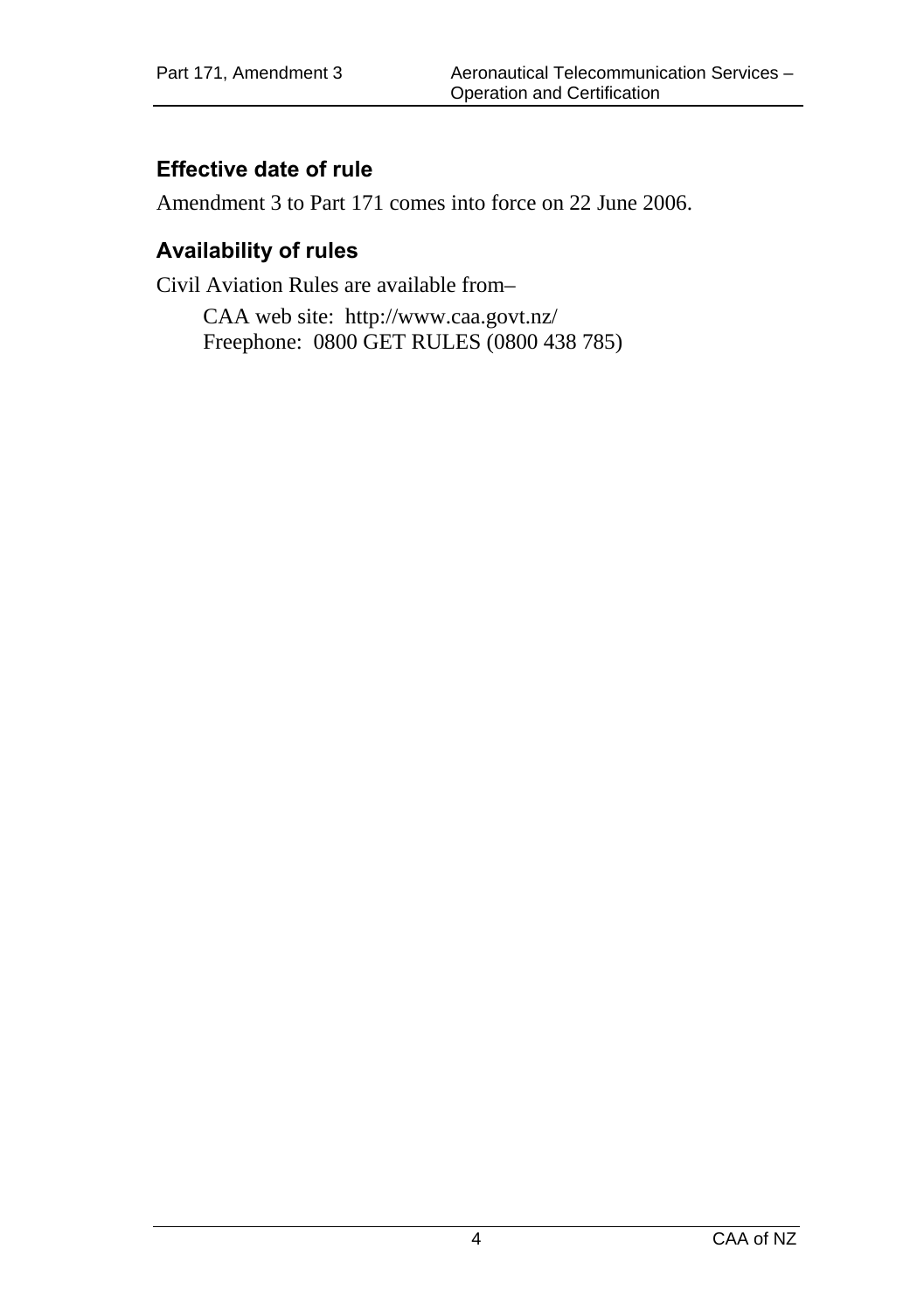# **Part 171 Aeronautical Telecommunication Services ─ Operation and Certification**

# **Subpart A ─ General**

*Rule 171.19 is revoked and the following new rule is substituted:* 

### **171.19 Notification of aeronautical facility information**

A person operating an aeronautical facility must, as soon as practicable—

- (1) forward to the provider of the AIS—
	- (i) information on the operational details of the aeronautical facility, for publication in the AIPNZ; and
	- (ii) information concerning any change in the operational status of the aeronautical facility, for the issue of a NOTAM; and
- (2) check, if applicable, that the information forwarded under paragraph (1) has been accurately published; and
- (3) notify the Director of a promulgated information incident in accordance with Part 12.

# **Subpart B ─ Certification Requirements**

#### *Rule 171.55 is revoked and the following new rule is substituted:*

### **171.55 Security programme**

(a) An applicant for the grant of an aeronautical telecommunication service certificate must establish a security programme for the facilities listed in the applicant's exposition.

(b) The security programme required under paragraph (a) must specify the physical security requirements, practices, and procedures to be followed for the purposes of minimising the risk of destruction of, damage to, or interference with the operation of any aeronautical facility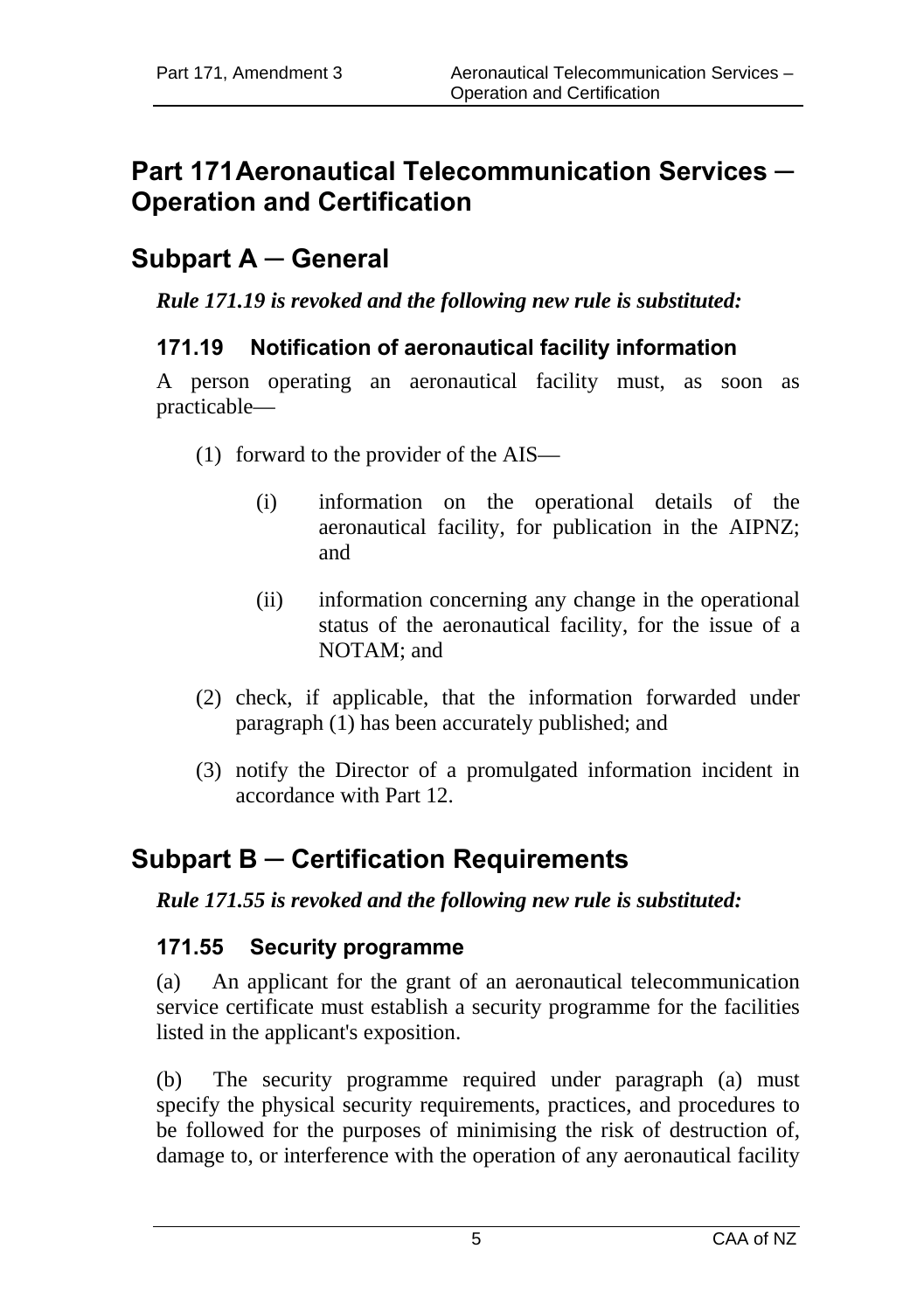operated under the authority of the aeronautical telecommunication service certificate, if such destruction, damage, or interference could endanger the safety of aircraft.

(c) The security programme required under paragraph (a) must include such physical security requirements, practices, and procedures as may be necessary—

- (1) to ensure that each aeronautical facility is subject to positive access control at all times to prevent unauthorised entry; and
- (2) for personnel to follow in the event of a bomb threat or other threat of damage to an aeronautical facility; and
- (3) to monitor an unattended aeronautical facility building to ensure that any intrusion or interference is immediately detected.

(d) The security programme required under paragraph (a) must include procedures to notify, investigate and report security incidents to the Director in accordance with Part 12.

# **Subpart C — Operating Requirements**

*Rule title 117.109 Deviations is revoked and the following new rule title is substituted:* 

## **171.109 Deviations**